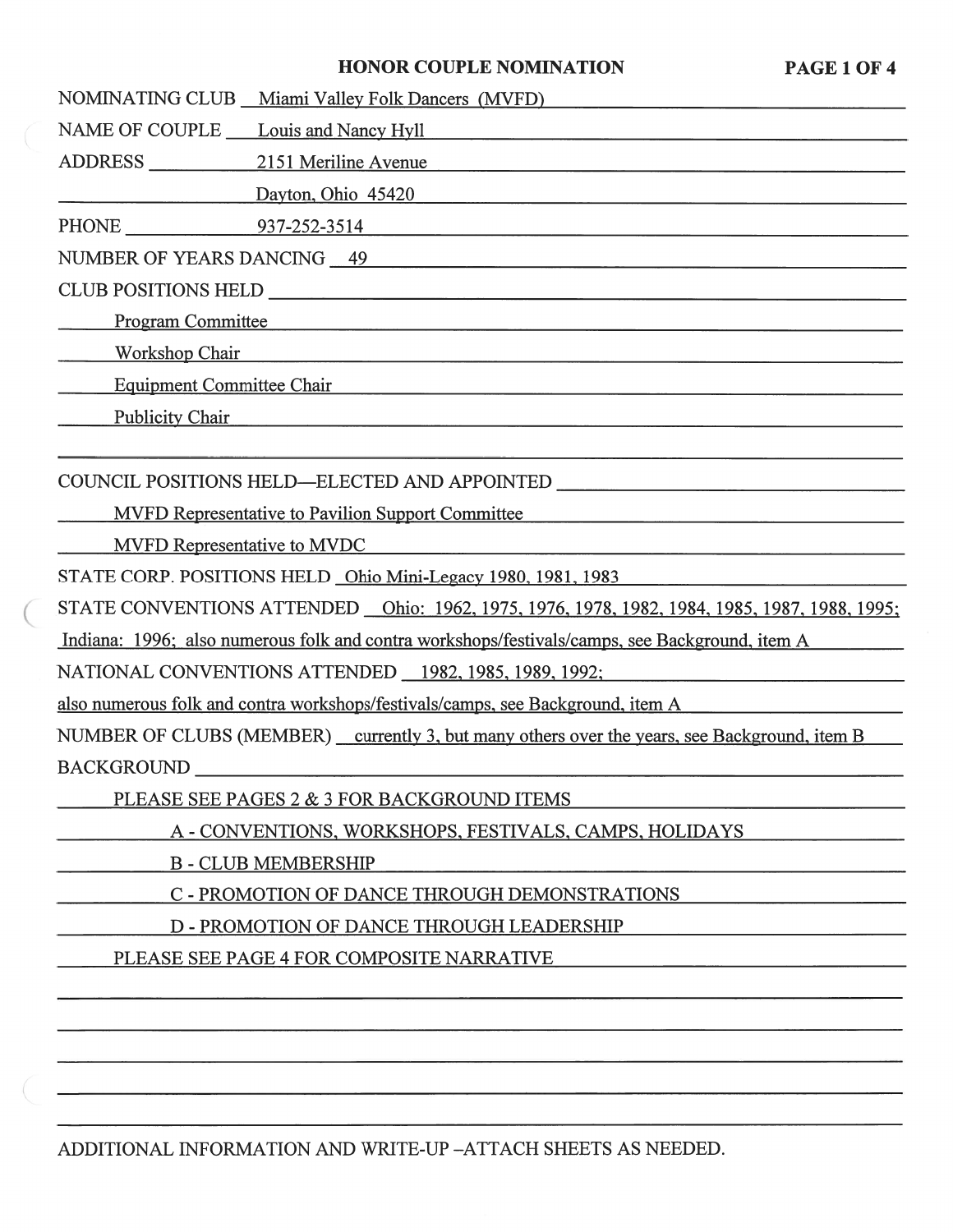#### **HONOR COUPLE NOMINATION PAGE 2 OF 4**

## **MIAMI VALLEY FOLK DANCERS, LOUIS AND NANCY HYLL**

|                                                                                             | <b>BACKGROUND</b>                                                                                                                 |                                                                                                           |  |  |
|---------------------------------------------------------------------------------------------|-----------------------------------------------------------------------------------------------------------------------------------|-----------------------------------------------------------------------------------------------------------|--|--|
| ITEM A - CONVENTIONS, WORKSHOPS, FESTIVALS, CAMPS, HOLIDAYS: In addition to State and       |                                                                                                                                   |                                                                                                           |  |  |
|                                                                                             | National Square Dance Conventions the Hylls have attended many folk, contra, and dance leadership                                 |                                                                                                           |  |  |
|                                                                                             | workshops, festivals, camps, and holidays including:                                                                              |                                                                                                           |  |  |
| Lloyd Shaw Foundation Workshops 1962, 75-78, 84<br>Bannerman Family Folk Dance Camp 1974-75 |                                                                                                                                   |                                                                                                           |  |  |
|                                                                                             | Kentucky Dance Institute 1975, 77, 79-80, 87, 90                                                                                  | Bluegrass Dance Holiday 1992-94                                                                           |  |  |
|                                                                                             | Various MVFD Ethnic Folk Dance Workshops 1972-96 (too numerous to list individual workshops)                                      |                                                                                                           |  |  |
|                                                                                             | <b>Oglebay Folk Dance Camps</b>                                                                                                   | Berea Christmas Country Dance School                                                                      |  |  |
|                                                                                             | <b>Yorktown Contra Dance Holiday</b>                                                                                              | Flying Cloud Academy of Vintage Dance                                                                     |  |  |
|                                                                                             | <u>ITEM B - CLUB MEMBERSHIP: Currently the Hylls are members of:</u>                                                              |                                                                                                           |  |  |
|                                                                                             | Miami Valley Folk Dancers 1971-97<br>Country Dance and Song Society of America 1984-97 (Historical American dance & Contra dance) |                                                                                                           |  |  |
|                                                                                             |                                                                                                                                   |                                                                                                           |  |  |
| <b>American Callers Association 1996-97</b>                                                 |                                                                                                                                   |                                                                                                           |  |  |
|                                                                                             |                                                                                                                                   | Over the years they have been members of many Square, Contra, Historical and Folk dance clubs, including: |  |  |
|                                                                                             | <b>YMCA Community Dances 1948-58</b>                                                                                              | Miami Valley Square Dance Club 1958-59                                                                    |  |  |
|                                                                                             | Lohrey Square Dance Club 1958-62                                                                                                  | Dayton Square Dance Club 1958, 1962-63, 1971-72                                                           |  |  |
|                                                                                             | Boots & Ruffles Square Dance Club 1958-62                                                                                         | Lewisburg Promenaders 1971                                                                                |  |  |
|                                                                                             | Squares A Go Go 1971                                                                                                              | Dayton 2 x 4's 1971                                                                                       |  |  |
|                                                                                             | Enon Shooting Stars 1971-76                                                                                                       | Dayton Whirlaways 1971-72                                                                                 |  |  |
|                                                                                             | Date'n 8's 1971                                                                                                                   | Delco Square Dance Club 1973-76                                                                           |  |  |
|                                                                                             | Silver Squares 1973, 1976-77                                                                                                      | Rose E. Miller Squares 1977-80                                                                            |  |  |
|                                                                                             | Queen City Contra Club 1974-75, 1980                                                                                              | Kettering Historical Dancers 1975-82                                                                      |  |  |
|                                                                                             | Open Squares 1978-79                                                                                                              | Dayton Contra Dance Club 1973-78                                                                          |  |  |
|                                                                                             | Springfield Country Dancers 1983-86                                                                                               | Lloyd Shaw Foundation 1984-91 (American dance forms)                                                      |  |  |
|                                                                                             | Zivio Yugoslav Dancers 1983-90                                                                                                    | Bagatelle French Dancers 1990-92                                                                          |  |  |
|                                                                                             | Corinth Friendly Squares 1987-94                                                                                                  | Urbana Senior Squares 1987-94                                                                             |  |  |
|                                                                                             | Miami Valley Callers Association pre-1958, 1971-72, 1981-90                                                                       |                                                                                                           |  |  |
|                                                                                             | ContraLab 1986-92                                                                                                                 | CallerLab 1988-95                                                                                         |  |  |
|                                                                                             |                                                                                                                                   |                                                                                                           |  |  |

ITEM C - PROMOTION OF DANCE THROUGH DEMONSTRATIONS: The Hvlls have promoted

recreational dance through their participation in many, many demonstrations, including: MVFD demonstrations

of international folk dancing (Sauerkraut Festival and others), Council sponsored demos (Day in the Park,

Holidav at Home). historical and contra demos with the Kettering Historical Dancers (USA Bicentennial, historical fairs). etc.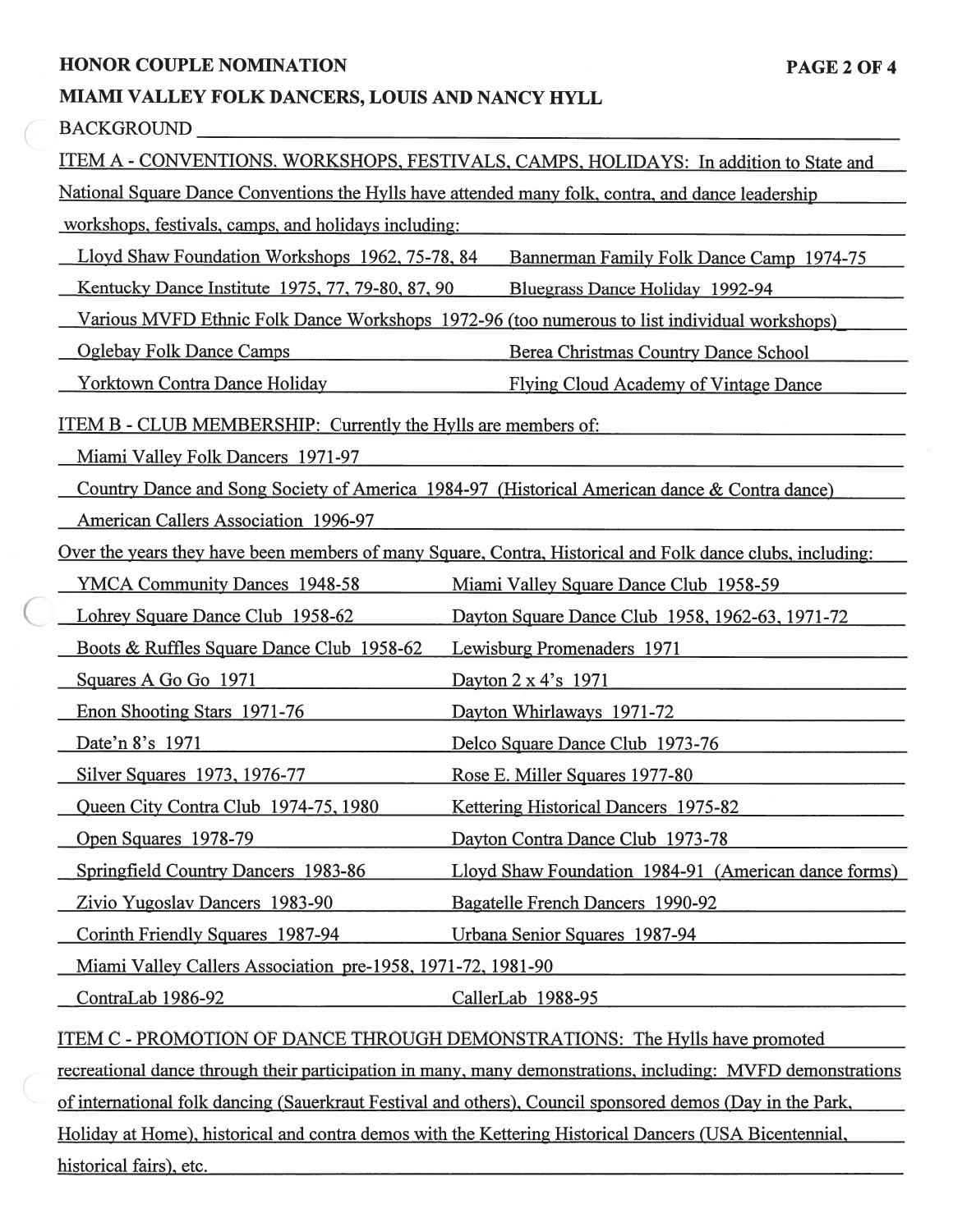#### **HONOR COUPLE NOMINATION** PAGE 3 OF 4

#### **MIAMI VALLEY FOLK DANCERS, LOUIS AND NANCY HYLL**

#### BACKGROUND

ITEM D - PROMOTION OF DANCE THROUGH LEADERSHIP: Perhaps the Hvll's greatest contribution to recreational dance has been the introduction of thousands of non-dancers to recreational dance. Thev have presented hundreds of one-time programs and classes in square, folk, contra. historical. and line dancing to community groups, schools, scout groups, universities. church groups. professional and business organizations, handicapped and disabled groups, private parties. block parties, wedding receptions. hospitals and nursing homes, mentally retarded, drug rehabilitation centers, historical societies, re-enactment groups, and folk groups. Additionally. **maw** fledgling dance leaders have been helped by the Hvlls with encouragement. advice, support, and materials.

Lou Hyll began square dance calling in 1949 as a substitute for the YMCA community dances (before westernstyle square dancing evolved). As square dancing evolved, Lou continued his calling and taught western-style square dance classes for the City of Dayton in 1957.58. One of these classes became the Miami Valley Square Dance Club. He was the club caller for the Lohrev Square Dance Club 1960-61. Rose E. Miller Squares 1977- 80. Corinth Friendly Squares 1987-94. and Urbana Senior Squares 1987-94. The Hvlls also led the Kettering Historical Dancers 1975-82 and the Springfield Country Dancers 1983-86.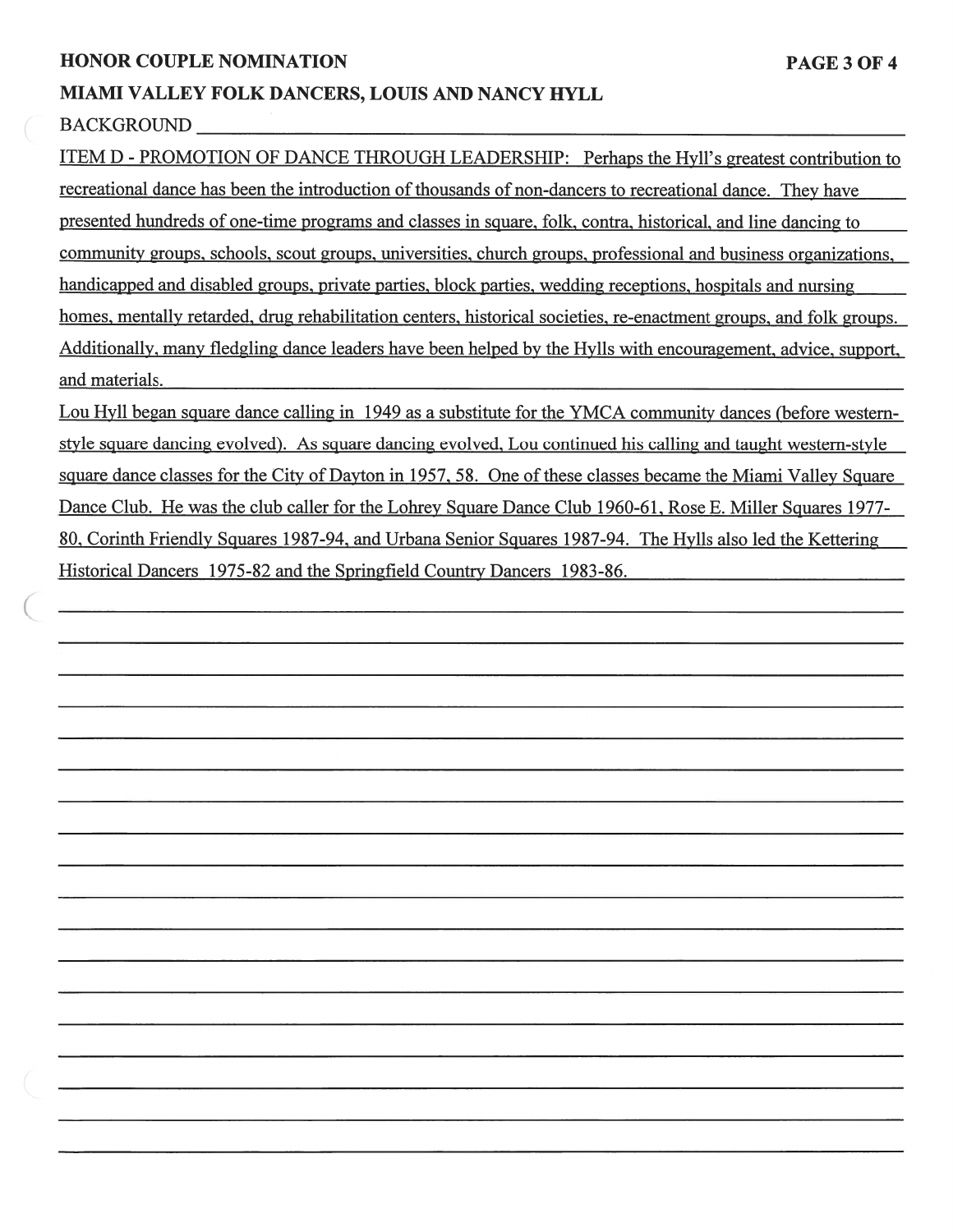### **MIAMI VALLEY FOLK DANCERS 1997 HONOR ROLL DANCERS**

#### **LOUIS AND NANCY HYLL**

Louis and Nancy Hyll are truly pioneers of recreational dance in Dayton, Ohio. They began dancing traditional squares in the late 40's/early 50's. As square dancing evolved into early western-style and on to club westernstyle the Hylls grew with it. Through the years the Hylls also explored related dance forms - folk, round, contra, historical, clogging, and line dancing.

Lou Hyll began square dancing in 1948 as a very young adult. He was active in many YMCA Y-Singles activities, including community square dances. Here he began his avocation as a square dance caller, learning to call as a substitute for the regular caller. In 1954 he met his future bride, Nancy, in the YMCA Chorus, and they began dancing together at YMCA community dances. In 1957, Lou and Nancy married. Lou continued to call, teaching square dance classes for the City of Dayton in 1957-58. Lou has been the club caller for several clubs over the years. In the late 60's the Hylls began specializing in programs for non-dancers. In the 70's, the Hylls expanded their dancing and leadership into the related forms of folk, contra, line, and historical dance.

Lou and Nancy have been active in many clubs over the years. So many that it is hard to count them. They include early square dance clubs (Miami Valley Square Dance Club, Lohrey Square Dance Club, Boots & Ruffles Square Dance Club), clubs that still exist or have merged (Dayton Square Dance Club, Shooting Stars, Whirlaways, Date'n 8's, 2 x 4's), contra clubs (Dayton Contra Dance Club, Queen City Contra Club), historical clubs (Kettering Historical Dancers, Springfield Country Dancers) and folk clubs (Miami Valley Folk Dancers, Zivio Yugoslav Dancers, Bagatelle French Dancers).

Perhaps the Hyll's greatest contribution to recreational dance has been the introduction of thousands of nondancers to recreational dance. They have presented hundreds of one-time programs and classes in square, folk, contra, historical, and line dancing to community groups, schools, scout groups, universities, church groups, professional and business organizations, handicapped and disabled groups, private parties, block parties, wedding receptions, hospitals and nursing homes, mentally retarded, drug rehabilitation centers, historical societies, re-enactment groups, and folk groups. Additionally, many fledging dance leaders have been helped by the Hylls with encouragement, advice, support, and materials.

Lou first became involved with the Miami Valley Folk Dancers (MVFD) in 1953 and participated in related events for about a year. Then in 1971, the entire Hyll family (Lou, Nancy, and two daughters) began dancing with MVFD on a regular basis. It wasn't long before the Hylls became active, valued members of the club. Through the years the Hylls have been Program Committee members, Equipment Committee Chair, Workshop Chair, Publicity Chair, Representative to the Miami Valley Dance Council, and Representative to the Pavilion Support Committee. They have provided refreshments, planned and led Ethnic Sunday programs, and planned and led Thursday evening programs. Nancy has typed many syllabi for weekend workshops and written articles for the MVDC Dance News. They have introduced and reviewed many dances for the club (especially squares, rounds, and contras). They have helped MVFD promote folk dance through their participation in numerous demonstrations and festivals including the Ohio Sauerkraut Festival, MVDC Day in the Park, and Tri-City Folk Dance Festival.

For 25 years as active members of the Miami Valley Folk Dancers, and for 49 years as pioneers of recreational dance in Dayton, the Miami Valley Folk Dancers are proud to name Louis and Nancy Hyll as its 1997 Honor Roll Dancers and nominee for the Miami Valley Dance Council Honor Roll Couple.